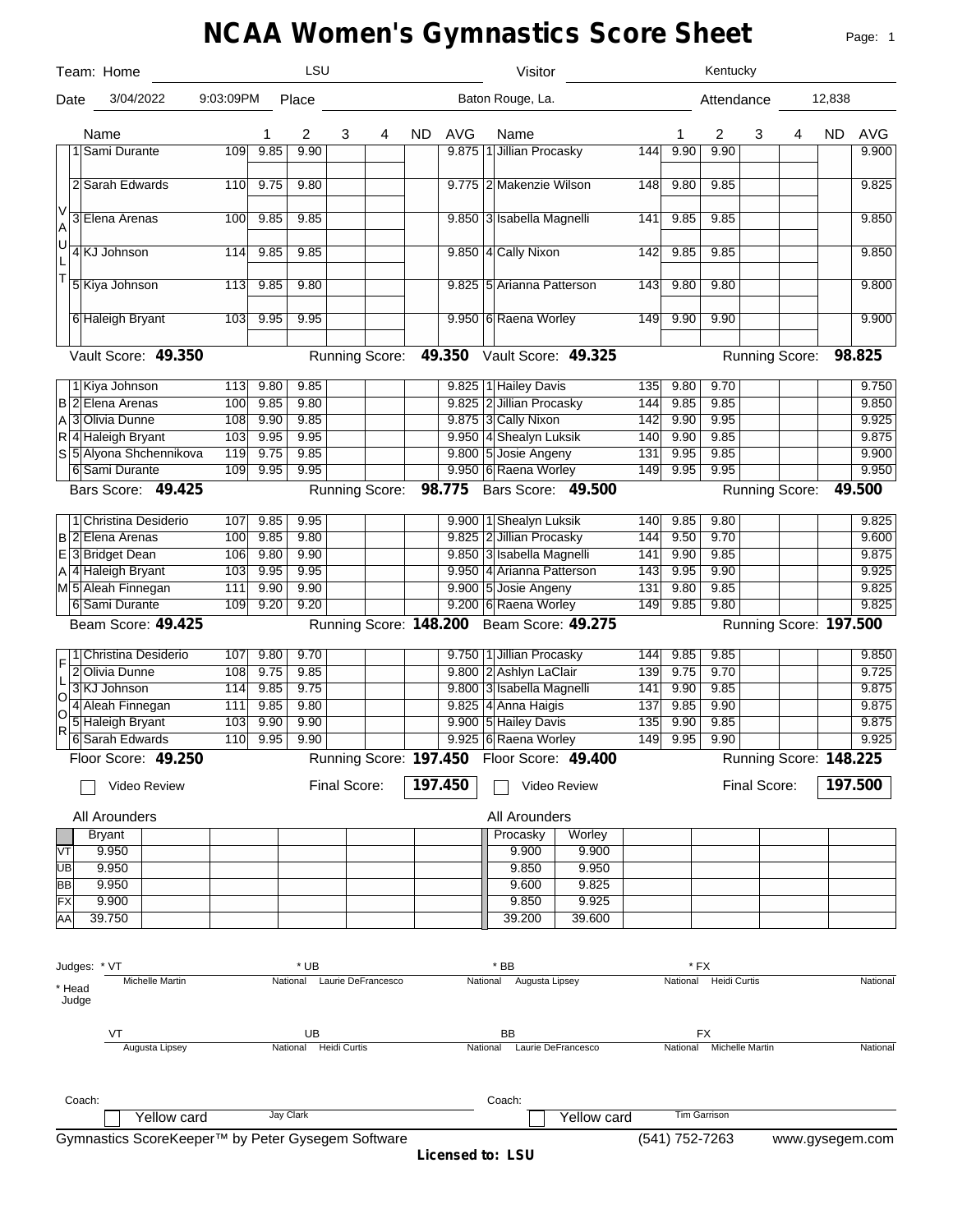# **Team Standing**

| Meet: Kentucky at LSU | Page: 1 |        |        |        |                  |
|-----------------------|---------|--------|--------|--------|------------------|
| Date: 3/04/2022       |         |        |        |        | 3/04/2022 9:07pm |
| Team Name<br>#        | Vault   | Bars   | Beam   | Floor  | Final            |
| Kentucky              | 49.325  | 49.500 | 49.275 | 49.400 | 197.500          |
| 2 LSU                 | 49.350  | 49.425 | 49.425 | 49.250 | 197.450          |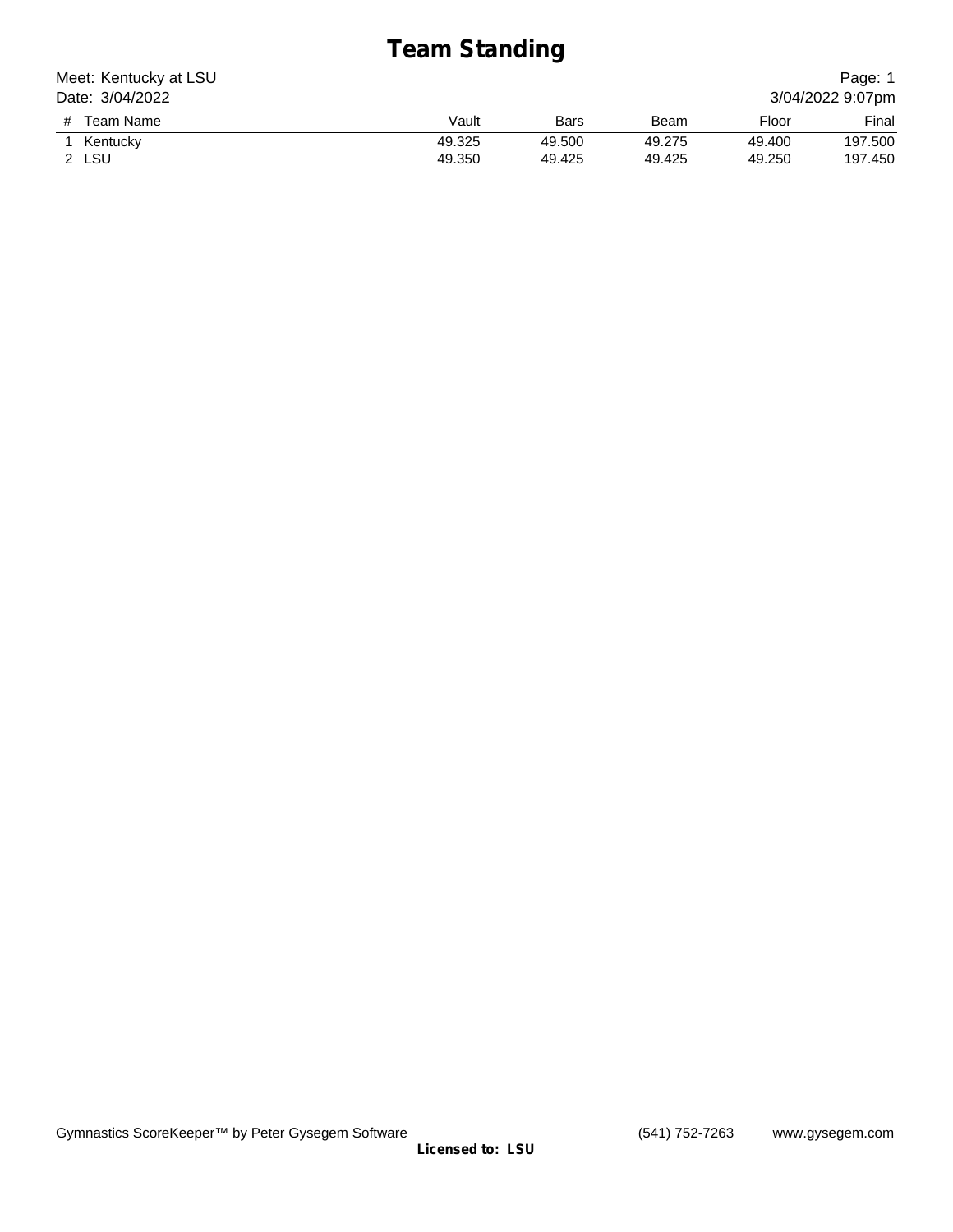#### **Individual Results on Vault**

Meet: Kentucky at LSU Date: 3/04/2022

Page: 1 3/04/2022 9:08pm

|    |     | Place Number HTR* Name | Team Name | Score |
|----|-----|------------------------|-----------|-------|
|    | 103 | Haleigh Bryant         | LSU       | 9.950 |
| 2  | 144 | Jillian Procasky       | Kentucky  | 9.900 |
| 2  | 149 | Raena Worley           | Kentucky  | 9.900 |
| 4  | 109 | Sami Durante           | LSU       | 9.875 |
| 5  | 100 | Elena Arenas           | LSU       | 9.850 |
| 5  | 114 | KJ Johnson             | LSU       | 9.850 |
| 5  | 141 | Isabella Magnelli      | Kentucky  | 9.850 |
| 5  | 142 | Cally Nixon            | Kentucky  | 9.850 |
| 9  | 113 | Kiya Johnson           | LSU       | 9.825 |
| 9  | 148 | Makenzie Wilson        | Kentucky  | 9.825 |
| 11 | 143 | Arianna Patterson      | Kentucky  | 9.800 |
| 12 | 110 | Sarah Edwards          | LSU       | 9.775 |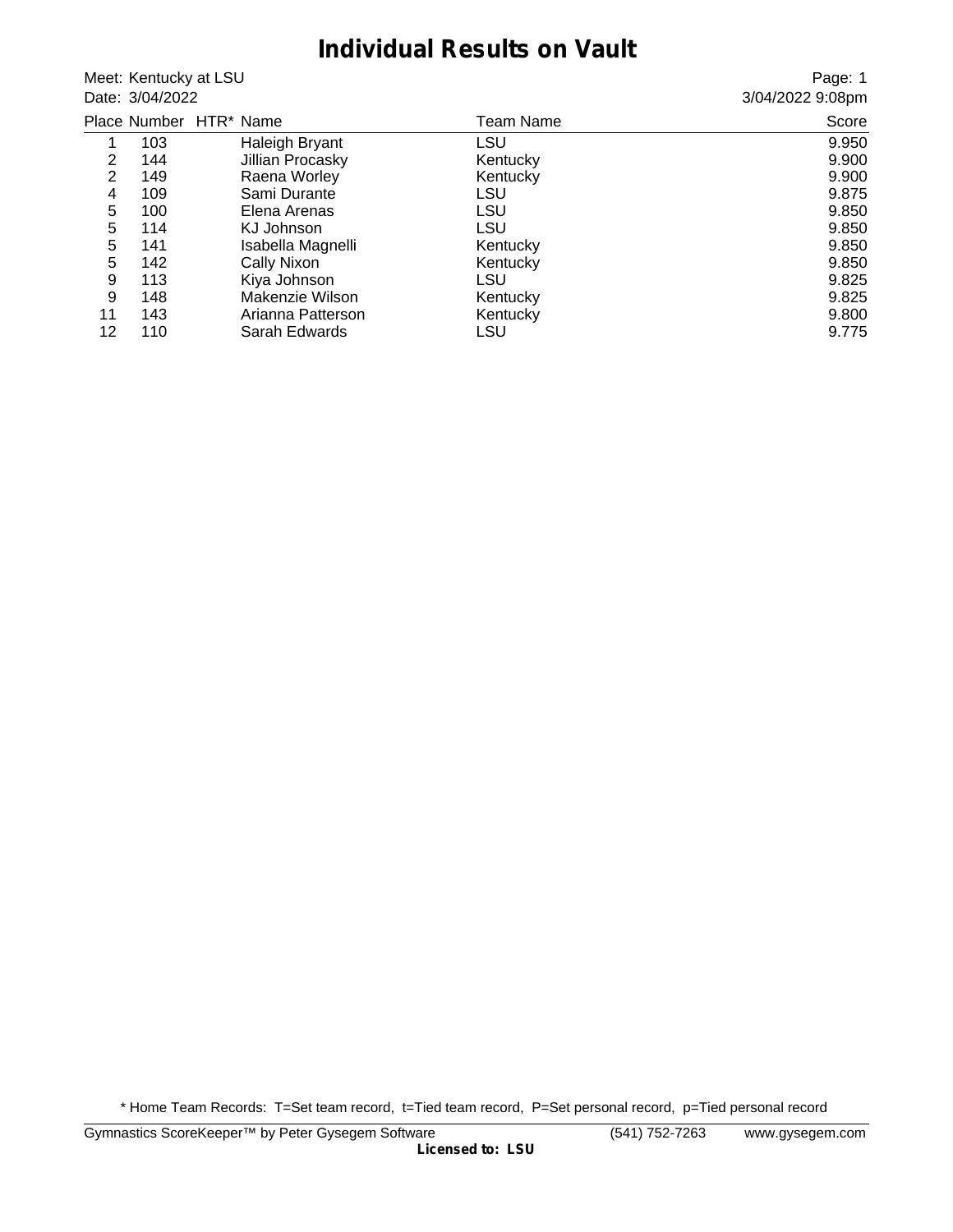#### **Individual Results on Uneven Parallel Bars**

Meet: Kentucky at LSU Date: 3/04/2022

Page: 1 3/04/2022 9:08pm

|    | Place Number HTR* Name |   |                     | Team Name | Score |
|----|------------------------|---|---------------------|-----------|-------|
|    | 103                    | D | Haleigh Bryant      | LSU       | 9.950 |
| 1  | 109                    |   | Sami Durante        | LSU       | 9.950 |
| 1  | 149                    |   | Raena Worley        | Kentucky  | 9.950 |
| 4  | 142                    |   | Cally Nixon         | Kentucky  | 9.925 |
| 5  | 131                    |   | Josie Angeny        | Kentucky  | 9.900 |
| 6  | 108                    |   | Olivia Dunne        | LSU       | 9.875 |
| 6  | 140                    |   | Shealyn Luksik      | Kentucky  | 9.875 |
| 8  | 144                    |   | Jillian Procasky    | Kentucky  | 9.850 |
| 9  | 113                    |   | Kiya Johnson        | LSU       | 9.825 |
| 9  | 100                    |   | Elena Arenas        | LSU       | 9.825 |
| 11 | 119                    |   | Alyona Shchennikova | LSU       | 9.800 |
| 12 | 135                    |   | <b>Hailey Davis</b> | Kentucky  | 9.750 |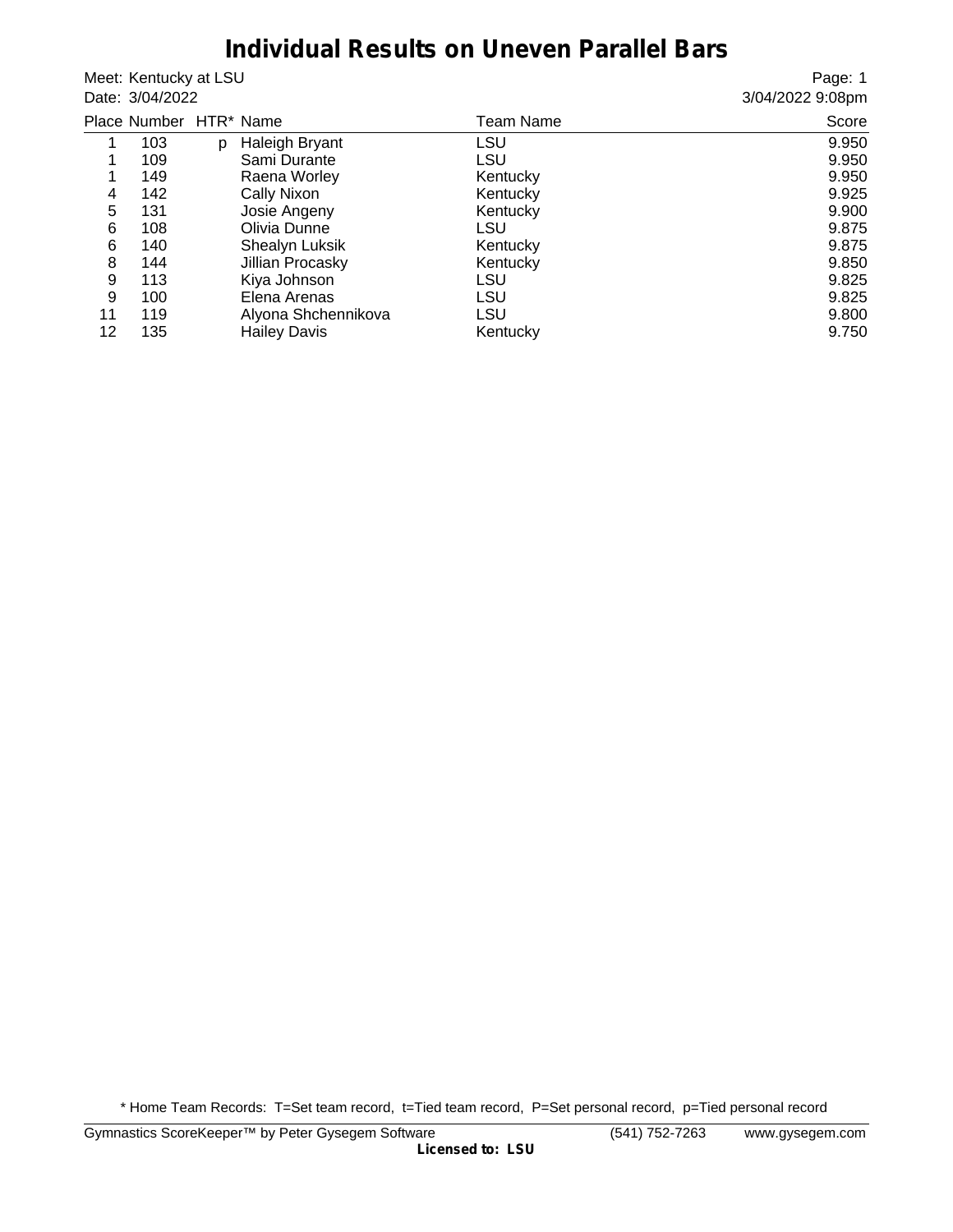## **Individual Results on Balance Beam**

Meet: Kentucky at LSU Date: 3/04/2022

Page: 1 3/04/2022 9:08pm

|    | Place Number HTR* Name |   |                     | Team Name  | Score |
|----|------------------------|---|---------------------|------------|-------|
|    | 103                    | D | Haleigh Bryant      | <b>LSU</b> | 9.950 |
| 2  | 143                    |   | Arianna Patterson   | Kentucky   | 9.925 |
| 3  | 107                    |   | Christina Desiderio | LSU        | 9.900 |
| 3  | 111                    |   | Aleah Finnegan      | LSU        | 9.900 |
| 5  | 141                    |   | Isabella Magnelli   | Kentucky   | 9.875 |
| 6  | 106                    |   | <b>Bridget Dean</b> | LSU        | 9.850 |
| 7  | 100                    | D | Elena Arenas        | LSU        | 9.825 |
| 7  | 140                    |   | Shealyn Luksik      | Kentucky   | 9.825 |
| 7  | 131                    |   | Josie Angeny        | Kentucky   | 9.825 |
| 7  | 149                    |   | Raena Worley        | Kentucky   | 9.825 |
| 11 | 144                    |   | Jillian Procasky    | Kentucky   | 9.600 |
| 12 | 109                    |   | Sami Durante        | LSU        | 9.200 |
|    |                        |   |                     |            |       |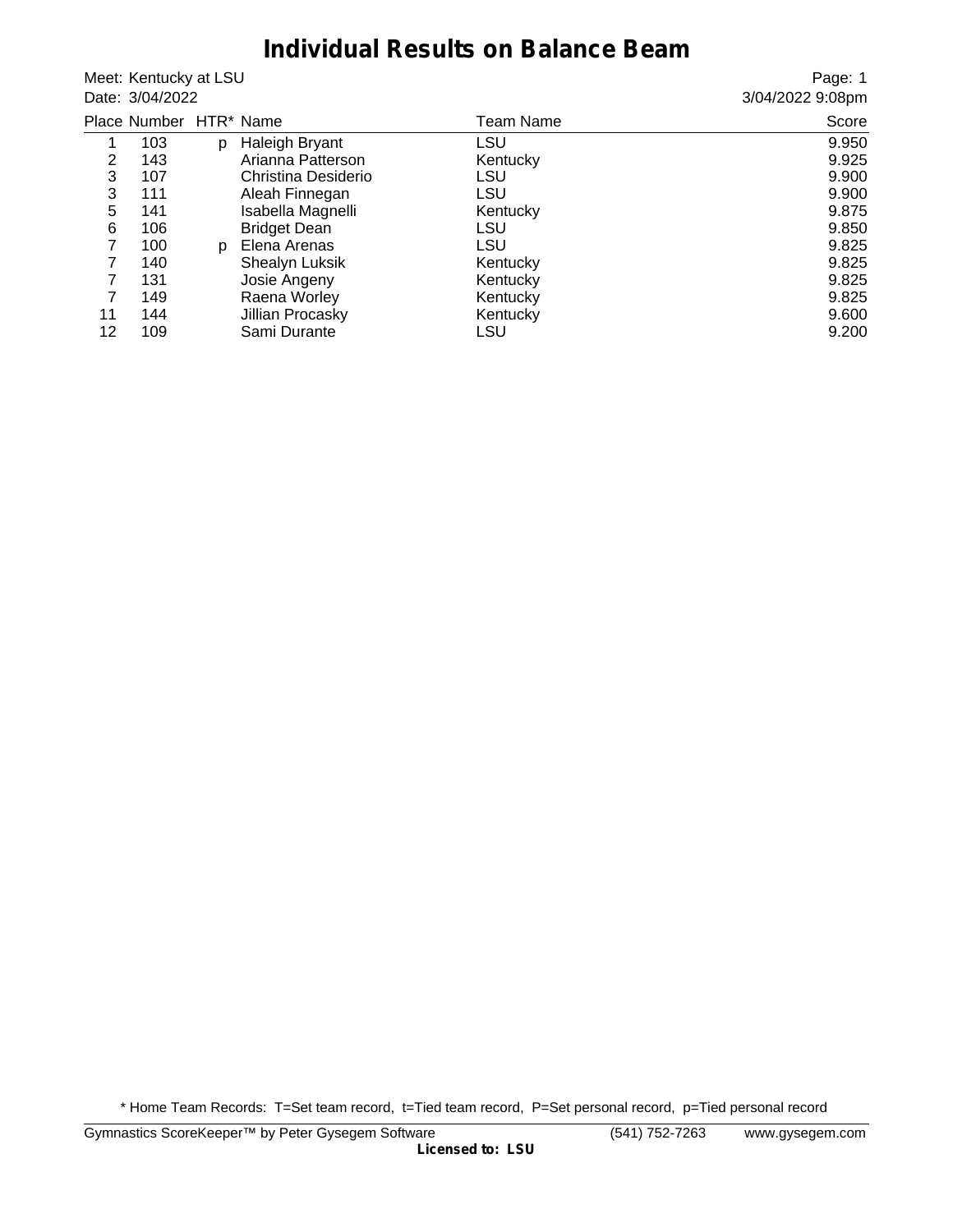## **Individual Results on Floor Exercise**

Meet: Kentucky at LSU Date: 3/04/2022

Page: 1 3/04/2022 9:08pm

|    |     | Place Number HTR* Name | Team Name | Score |
|----|-----|------------------------|-----------|-------|
|    | 110 | Sarah Edwards          | LSU       | 9.925 |
| 1  | 149 | Raena Worley           | Kentucky  | 9.925 |
| 3  | 103 | Haleigh Bryant         | LSU       | 9.900 |
| 4  | 141 | Isabella Magnelli      | Kentucky  | 9.875 |
| 4  | 137 | Anna Haigis            | Kentucky  | 9.875 |
| 4  | 135 | <b>Hailey Davis</b>    | Kentucky  | 9.875 |
| 7  | 144 | Jillian Procasky       | Kentucky  | 9.850 |
| 8  | 111 | Aleah Finnegan         | LSU       | 9.825 |
| 9  | 108 | Olivia Dunne           | LSU       | 9.800 |
| 9  | 114 | KJ Johnson             | LSU       | 9.800 |
| 11 | 107 | Christina Desiderio    | LSU       | 9.750 |
| 12 | 139 | Ashlyn LaClair         | Kentucky  | 9.725 |
|    |     |                        |           |       |